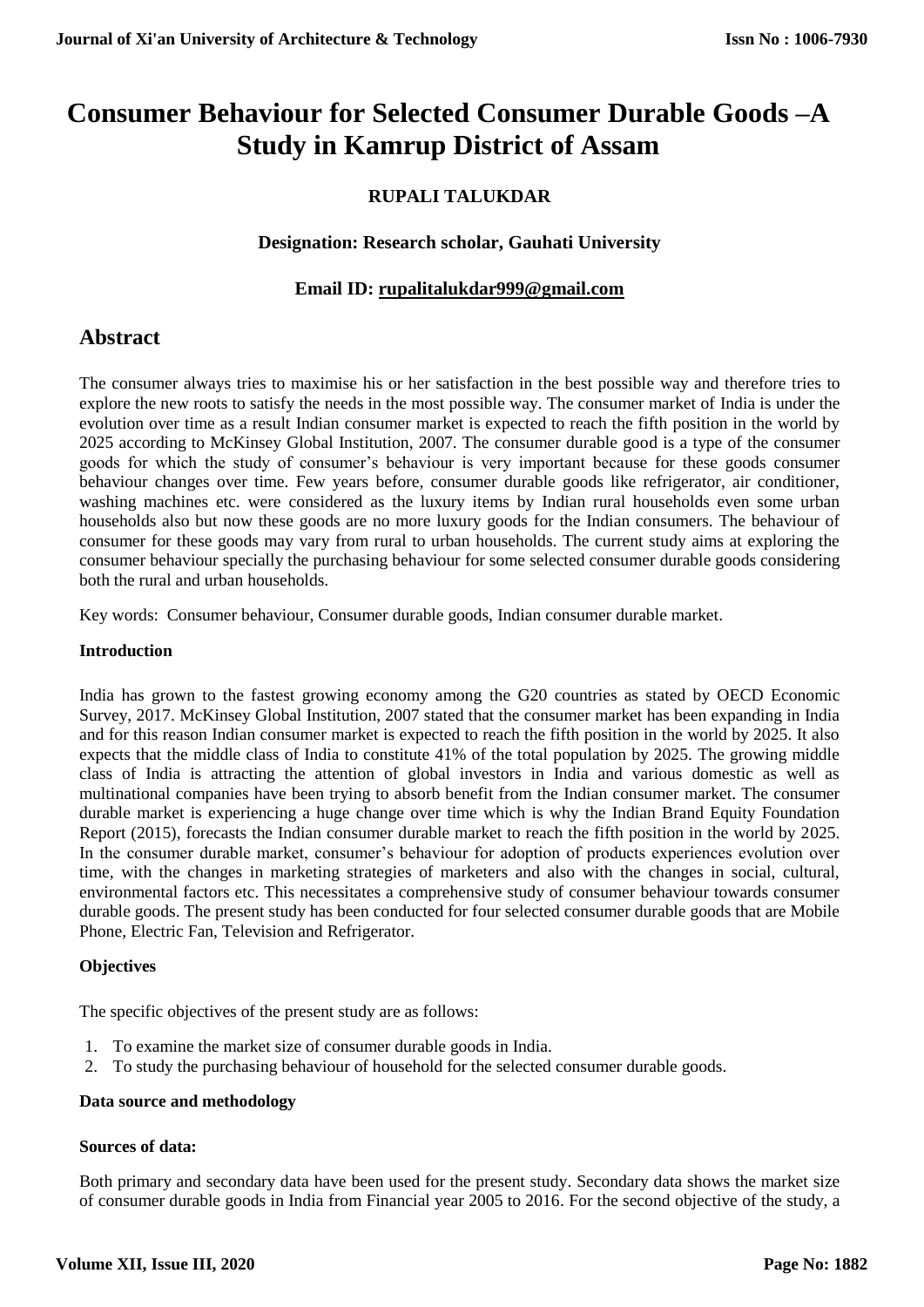field survey has been conducted. For this purpose primary data has been collected from households by filling up a pre-tested schedule. The schedule consists of questions relating to purchasing behaviour of the households for Mobile Phone, Electric Fan, Television and Refrigerator. The field study is confined to only two districts of Assam and they are Kamrup Metropolitan district and Kamrup district.

#### **Selection of study area:**

The field study has been carried out in two districts ofAssam. For the study, both rural as well as urban households are considered by selecting one urban district and another is rural district of Assam and the selected districts are Kamrup Metropolitan and Kamrup district. The annual per capital income is highest in Kamrup Metropolitan (NEZINE, 2016) and Kamrup district is one of the nearest rural districts of Kamrup Metropolitan therefore these two districts have been selected for the present study.

# **Literature review**

Patel and Joshi (2013) conducted a study of purchasing pattern of consumer durable goods. The study found some important factors for influencing the purchase decision of consumer durables and they are price of product, guarantee and warranty associated with the product, brand image, service obtained by the product after use of these goods. Again, information obtained from various sources, also found as influencing factors for purchasing these goods.Sivamani (2011) found that the buying powers of urban consumers are more influenced by the number of earning members in the family and consumers' preference for buying the durable products does not differ between gender, working women, age, marital status, place of residence, educational qualifications and occupations. In 2013, Patel investigated the factors that influence the purchase of the electronic consumer durable goods from retail malls. The study stated that social- cultural factors, consumer's trust, promotional factors, satisfaction of consumers and some socio- economic and demographic factorsinfluence the consumer preference to buy electronic consumer durables from retail malls. Johar (2015) found the influence of economic, social, cultural and psychological factors on the consumer behaviour towards consumer durable goods. The study also found that education level has an important influence on the buying behaviour.Rai (2013) found that advertisement is an important factor to influence consumer for durable goods not only in India but also in the world.

# **Findings and explanations**

Market size of consumer durable goods in India:

The market size of consumer durable goods is an important part to depict the status of consumer durable goods in India. The market size for consumer durable goods in India has been depicted for the financial year (FY) 2005 to financial year (FY) 2016 and the estimated market size in FY 2020 has also been depicted in the Figure 1.1.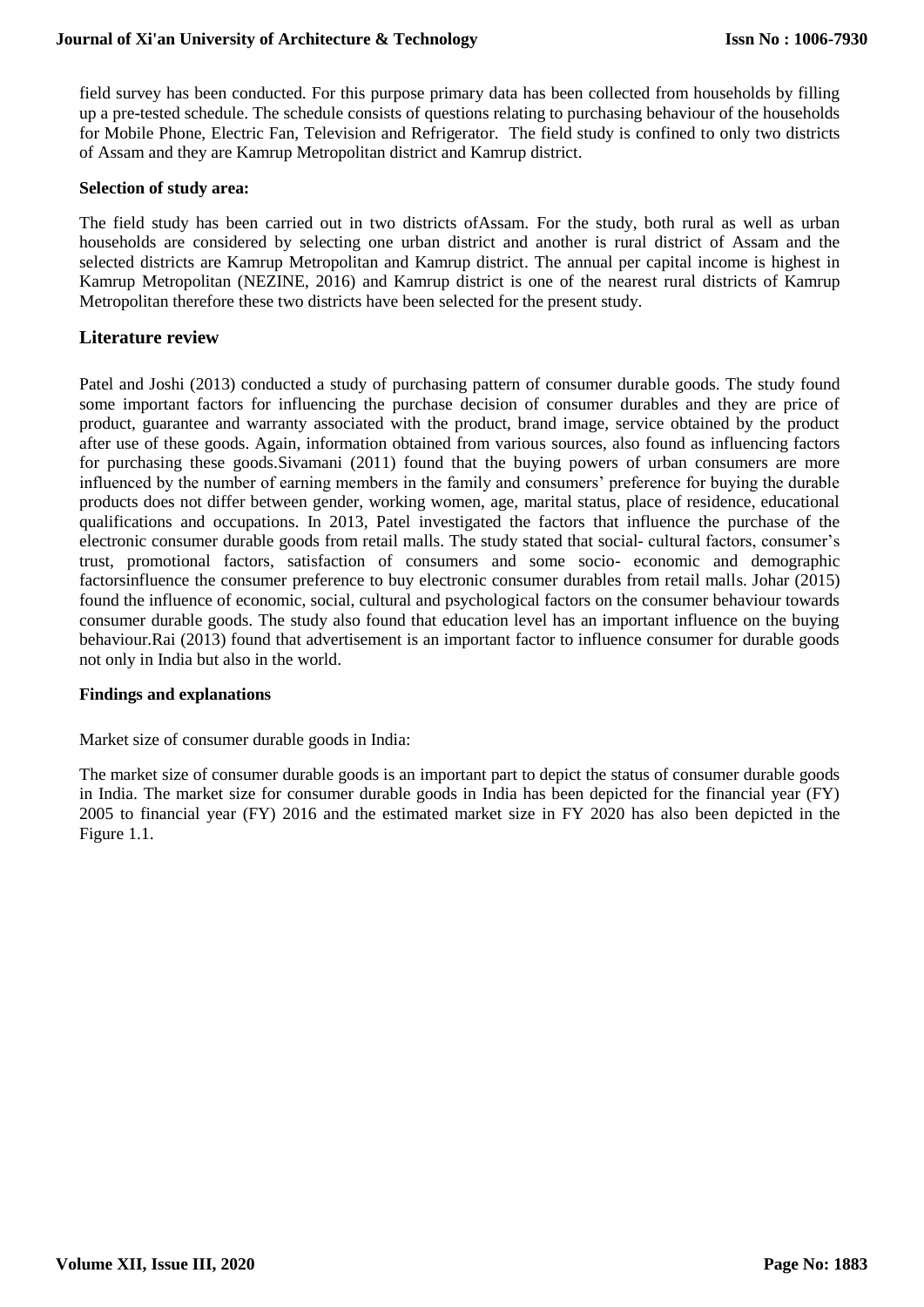

#### **Figure 1.1 Market size of consumer durable market in India**

#### **Source: IBEF Report 2017 February**

The size of consumer durable market in India has been increasing. The market size of consumer durables in FY2005 was US\$3.5 billion which became US\$ 9.7 billion in the FY2015. The market size in FY2011 and FY2012 was the same which was US\$7.3 billion during both the periods but after FY2012, the market of consumer durables again started increasing. It increases from USD3.5 billion in FY2005 to USD 12.5 billion in FY2016 which is forecasted to increase to USD 20.6 billion in FY2020. This shows a picture of market size of consumer durable goods market in India.

Consumer purchasing behaviour:

# **Store of purchase**

The stores from which the sampled households are found to purchase Mobile Phone handset, Electric Fan, Television and Refrigerator are shown below. Here, total percentage may cross 100 because some households possess more than one unit of a good and each unit may be purchased from different stores.

The store selected by the sampled households of Kamrup Metropolitan and Kamrup district for Mobile Phone has been depicted in Table 1.1.

| Location               | Offline retailers other than | Shopping malls | Online retailers | Second hand market |  |
|------------------------|------------------------------|----------------|------------------|--------------------|--|
|                        | shopping malls               |                |                  |                    |  |
| Kamrup Metropolitan    | 100%                         | 16%            | 36%              | 2%                 |  |
| <b>Kamrup District</b> | 100%                         | 2%             | 6%               | 10%                |  |
| Combined               | 100%                         | 9%             | 21%              | 6%                 |  |

#### **Table 1.1 Store of purchase for Mobile Phone handset**

**Source: Primary data**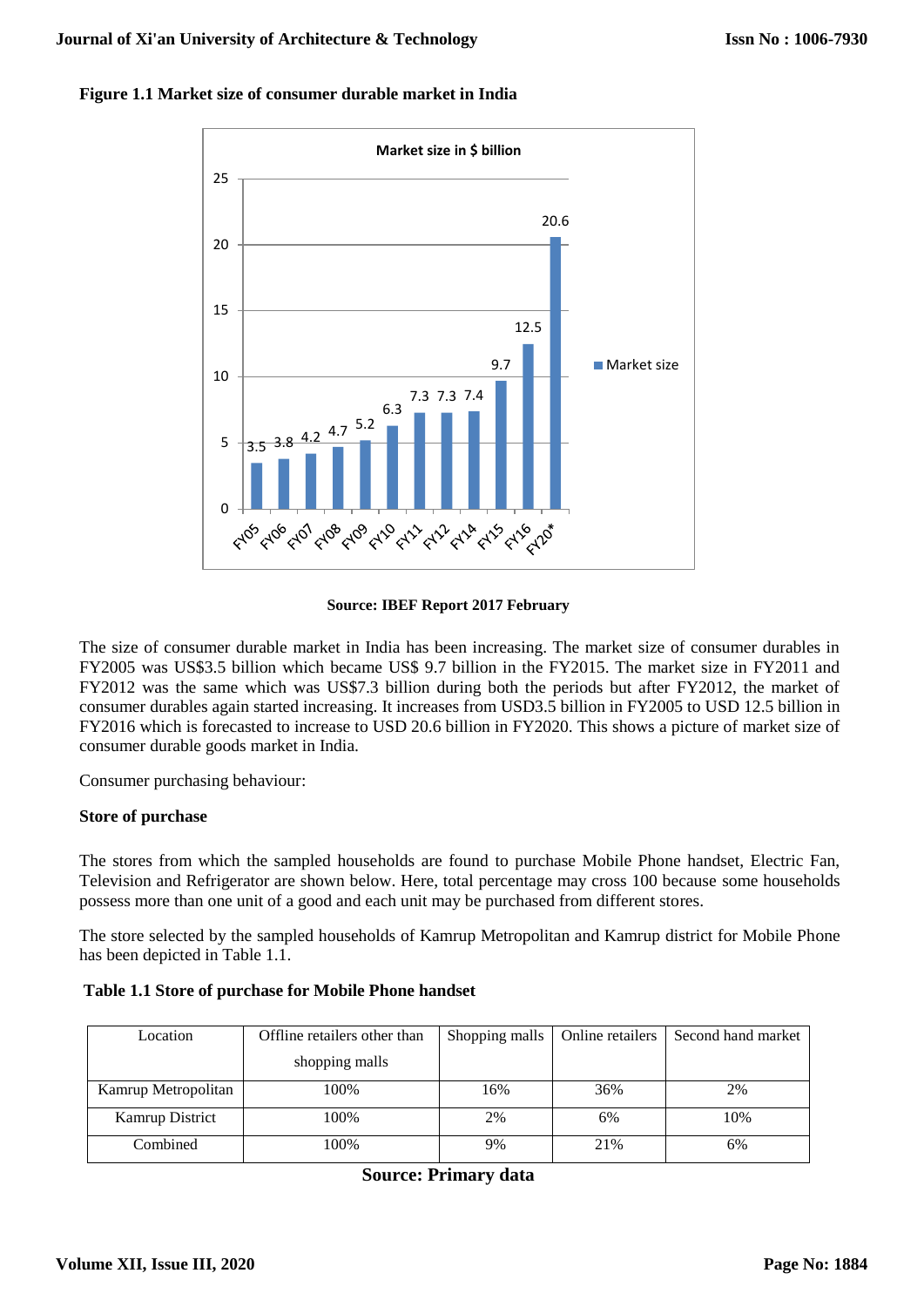# **Journal of Xi'an University of Architecture & Technology**

From the Table 1.1, it can be observed that all the sampled households have purchased Mobile Phone from offline retailers including the two districts. In Kamrup Metropolitan, 16% of the sampled households have also purchased Mobile Phone from shopping mall which is more than that of the Kamrup district. Again, households with Mobile Phone, purchased from online retailers are more in Kamrup Metropolitan than in Kamrup district but households with Mobile Phone from second hand market is more in Kamrup district than in Kamrup Metropolitan.

The store selected by the sampled households of Kamrup Metropolitan and Kamrup district for purchasing Electric Fan has been depicted in Table 1.2.

| Location            | Offline retailers other than | Shopping malls | Online retailers | Second hand market |  |
|---------------------|------------------------------|----------------|------------------|--------------------|--|
|                     | shopping malls               |                |                  |                    |  |
| Kamrup Metropolitan | 100%                         | 10%            | 8%               | 0%                 |  |
| Kamrup District     | 100%                         | 0%             | 0%               | 2%                 |  |
| Combine             | 100%                         | 5%             | 4%               | $\frac{0}{6}$      |  |

# **Table 1.2 Store of purchase for Electric Fan**

#### **Source: Primary data**

From the Table 1.2, it can be observed that all the sampled households have purchased Electric Fan from offline retailers including the two districts. In Kamrup Metropolitan, 10% of the sampled households have also purchased Electric Fan from shopping mall but it is 0% in Kamrup district. Again, there are 6% households with Electric Fan, purchased from online retailers in Kamrup Metropolitan but there is no household in Kamrup district with Electric Fan purchased from online retailer. Again, households with Electric Fan from second hand market are 2% in Kamrup district but that is 0% in Kamrup Metropolitan.

The store selected by the sampled households of Kamrup Metropolitan and Kamrup district for purchasing Television has been depicted in Table 1.3.

# **Table 1.3 Store of purchase for Television**

| Location        | Offline retailers other than | Shopping | Online    | Second hand |
|-----------------|------------------------------|----------|-----------|-------------|
|                 | shopping malls               | malls    | retailers | market      |
| Kamrup          | 98%                          | 0%       | 0%        | 2%          |
| Metropolitan    |                              |          |           |             |
| Kamrup District | 92%                          | 0%       | $0\%$     | 6%          |
| Combine         | 95%                          | 0%       | 0%        | 4%          |

# **Source: Primary data**

From the Table 1.3, it can be observed that 95% of the sampled households have purchased Television from offline retailers including the two districts. Again, households with Television purchased from second hand market are 6% in Kamrup district but that is only 2% in Kamrup Metropolitan.

The store selected by the sampled households of Kamrup Metropolitan and Kamrup district for purchasing Refrigerator has been depicted in Table 1.4.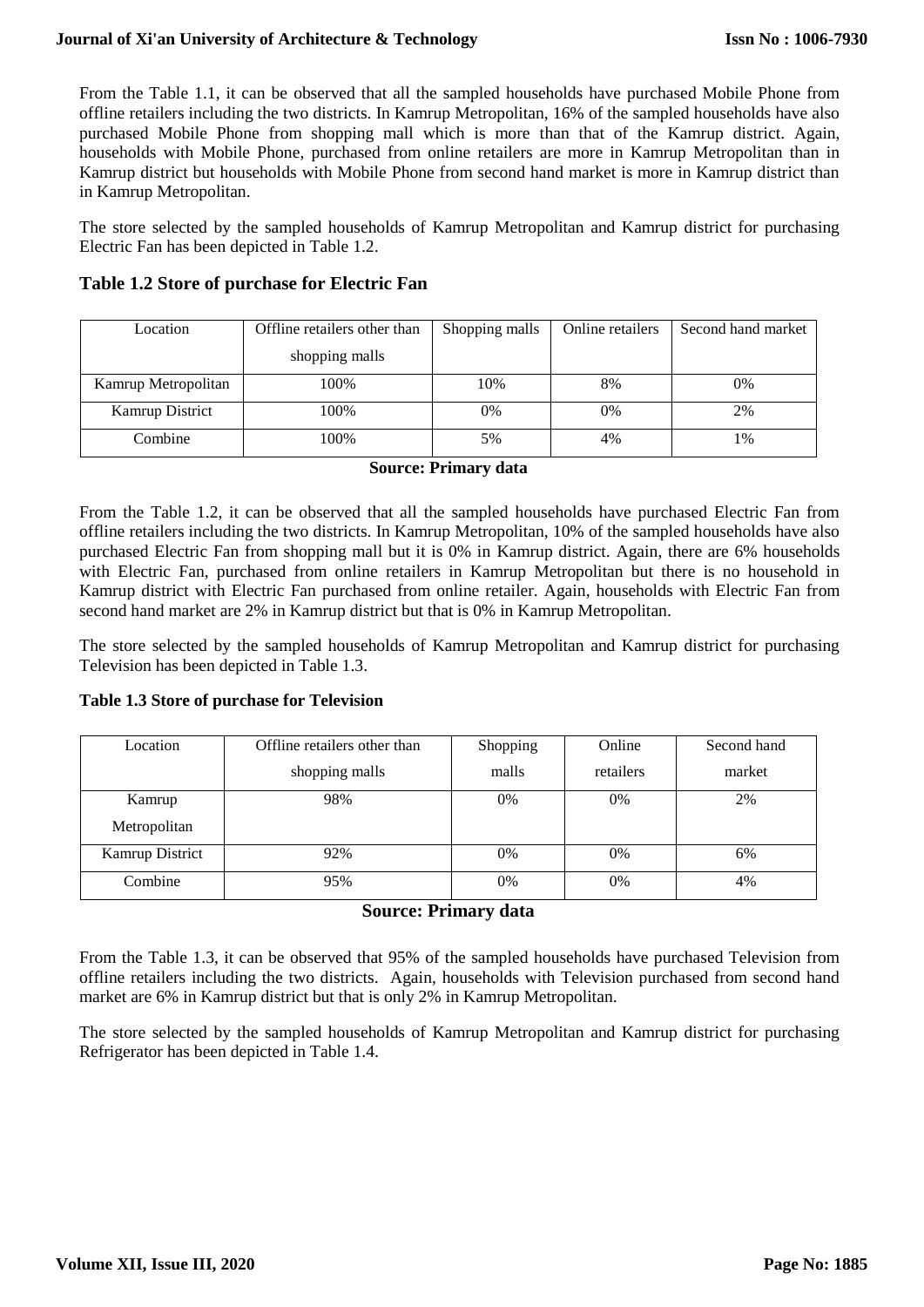| Location               | Offline retailers other than shopping | Shopping | Online    | Second hand |
|------------------------|---------------------------------------|----------|-----------|-------------|
|                        | malls                                 | malls    | retailers | market      |
| Kamrup                 | 88%                                   | 2%       | 0%        | 2%          |
| Metropolitan           |                                       |          |           |             |
| <b>Kamrup District</b> | 68%                                   | 0%       | 0%        | 2%          |
| Combine                | 78%                                   | 1%       | 0%        | 2%          |

#### **Table 1.4 Store of purchase for Refrigerator**

# **Source: Primary data**

From the Table 1.4, it can be observed that 78% of the sampled households have purchased Refrigerator from offline retailers including the two districts. In Kamrup Metropolitan there are 2% households with Refrigerator from shopping malls but it is 0% for Kamrup district. Again, households with Refrigerator from second hand market are 2% in Kamrup district that is also 2% in Kamrup Metropolitan.

From the store selected by the households of the two selected districts of Assam for purchasing Mobile Phone, Electric Fan, Television and Refrigerator, it is observed that the most of the households of Kamrup Metropolitan district and Kamrup district purchase these goods from the offline retailers other than shopping malls. For Mobile Phone, online and shopping mall purchases are the highest compared to the other selected consumer durable goods combining the two districts.

Percentage of households possessing different brands:

The percentage of households possessing different brands of Mobile Phone handset, Electric Fan, Television and Refrigerator are shown in the following way. The figures in percentage terms are showing the percentage of households possessing different brands of Mobile Phone, Electric Fan, Television and Refrigerator. Here, the total percentage may cross 100 that is the total sample size because one household may possess more than one unit of a good and may possess different brands of the same good.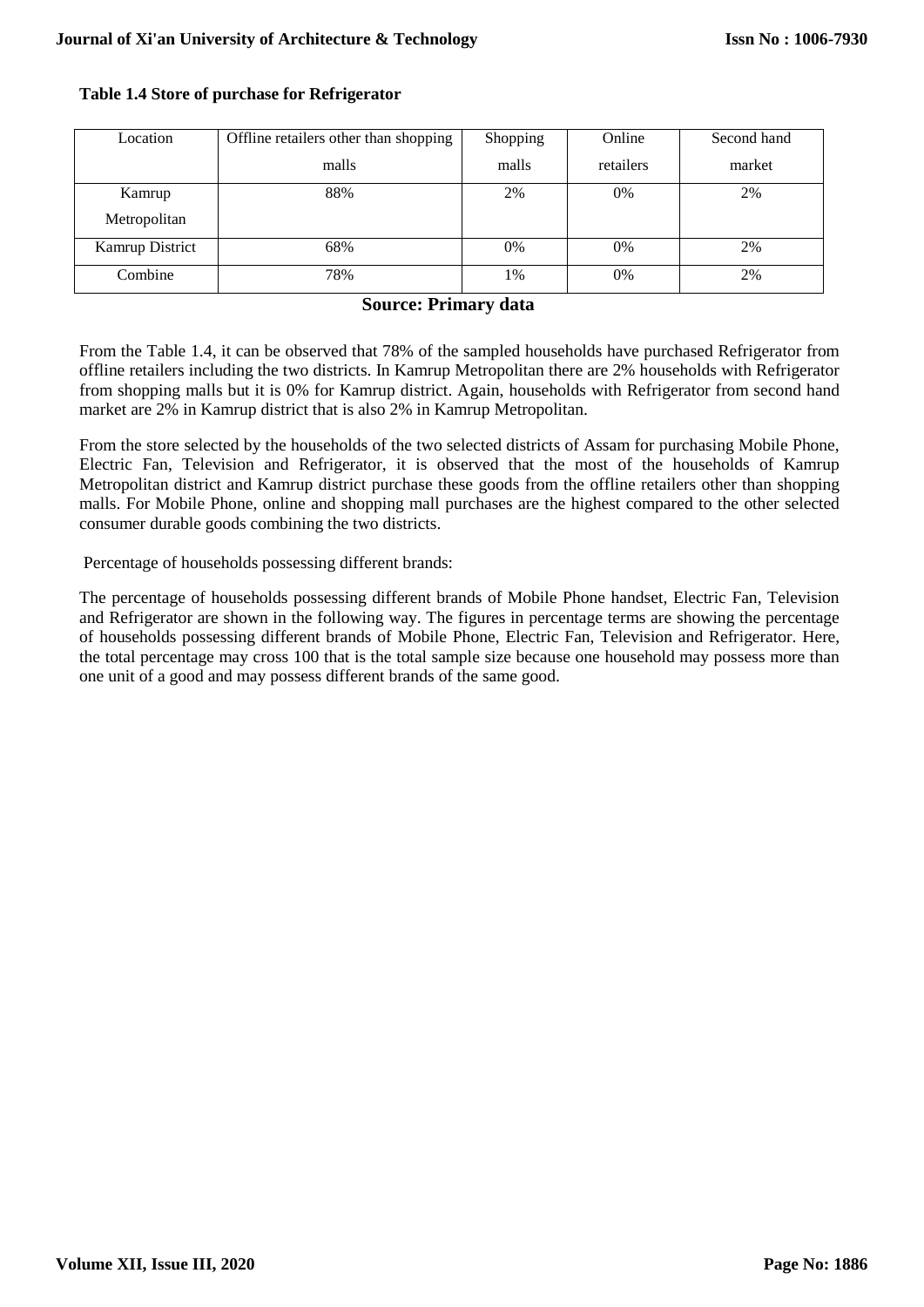| <b>Brand</b> name         | Percentage of household |
|---------------------------|-------------------------|
| Nokia                     | 67%                     |
| Samsung                   | 61%                     |
| Micromax                  | 22%                     |
| Oppo                      | 15%                     |
| $\overline{\text{L}}$ ava | 14%                     |
| Gionee                    | 10%                     |
| Intex                     | 8%                      |
| Vivo                      | 6%                      |
| Spice                     | 5%                      |
| Karbon                    | 5%                      |
| IPhone                    | 5%                      |
| Redmi                     | 4%                      |
| Jiolife                   | 4%                      |
| Sony                      | 2%                      |
| <b>HTC</b>                | 2%                      |
| Iball                     | 2%                      |
| Asus                      | $1\%$                   |
| Veideocon                 | 1%                      |
| Reach                     | $1\%$                   |

#### **Table 1.5 Percentage of households possessing different brands of Mobile Phone handset**

# **Source: Primary data**

Table 1.5 depicts the percentage of household possessing various brands of Mobile Phone. In this table, the total percentage exceeds 100 because some of the households possess more than one brand of Mobile Phone. Here, 67% of the households possess Nokia brand, 61% of the households possess Samsung brand and 22% of the households possess Micromax brand for Mobile Phone handset. So, the top three brands of mobile phone handset possessing by the households of Kamrup Metropolitan and Kamrup district are Nokia, Samsung and Micro max.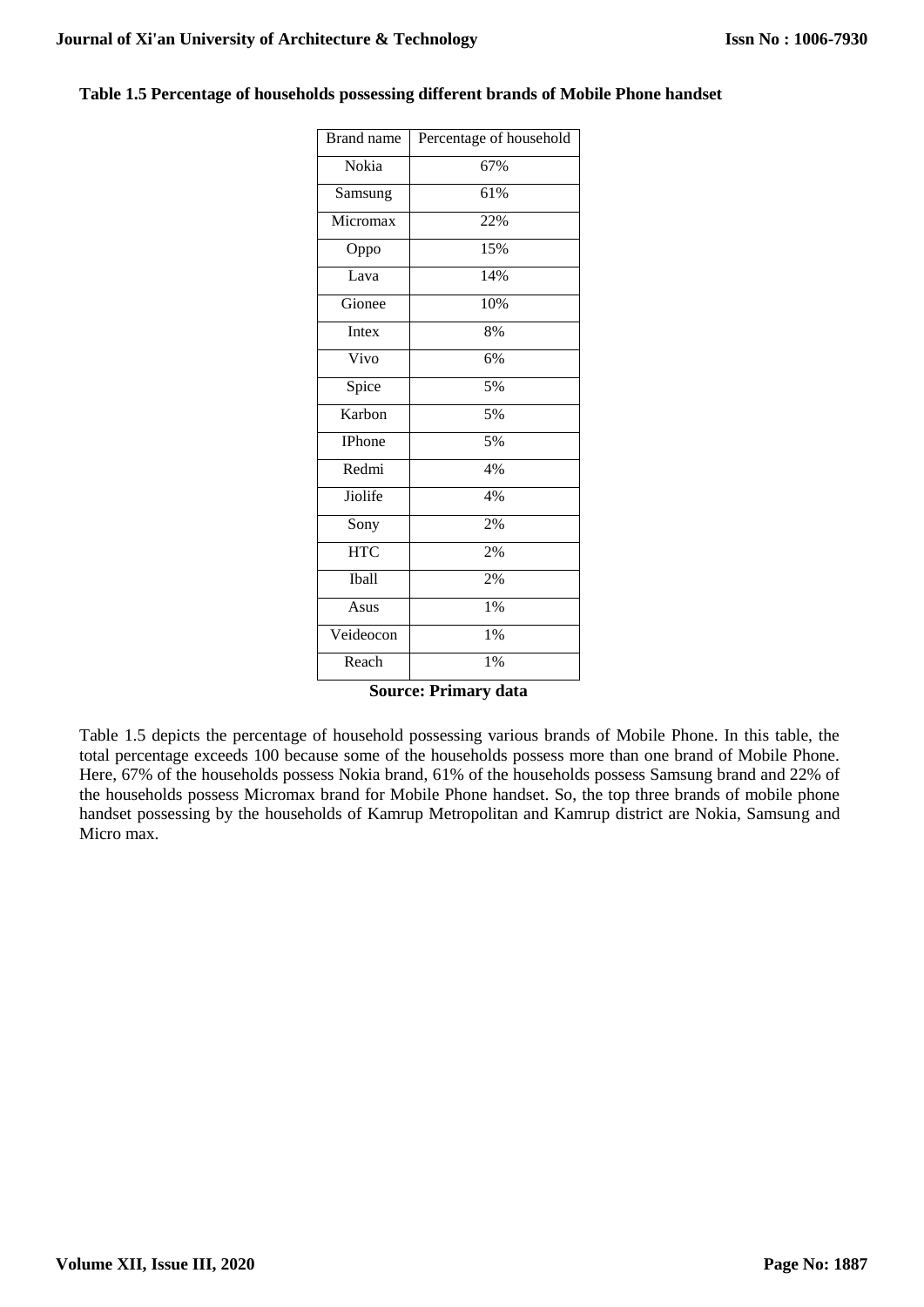| <b>Brand</b> name | Percentage of possessing household |
|-------------------|------------------------------------|
| Usha              | 58%                                |
| Orient            | 41%                                |
| Havells           | 17%                                |
| Bajaj             | 16%                                |
| Crompton          | 7%                                 |
| <b>ARUN</b>       | 4%                                 |
| Pollar            | 3%                                 |
| Sameer            | 2%                                 |
| <b>SEC</b>        | 1%                                 |
| Polycad           | 1%                                 |
| Anchor            | 1%                                 |
| Ashai             | $1\%$                              |
| Green apple       | 1%                                 |
|                   | <b>Source: Primary data</b>        |

# **Table 1.6 Percentage of households possessing different brands of Electric Fan**

Table 1.6 illustrates the brand of Electric Fan possessing by the households. The top three brands of Electric Fan possessed by the households of Kamrup Metropolitan and Kamrup district are Usha, Orient and Havells. The percentage of households possessing the brands Usha, Orient and Havells are respectively 58%, 41% and 17%.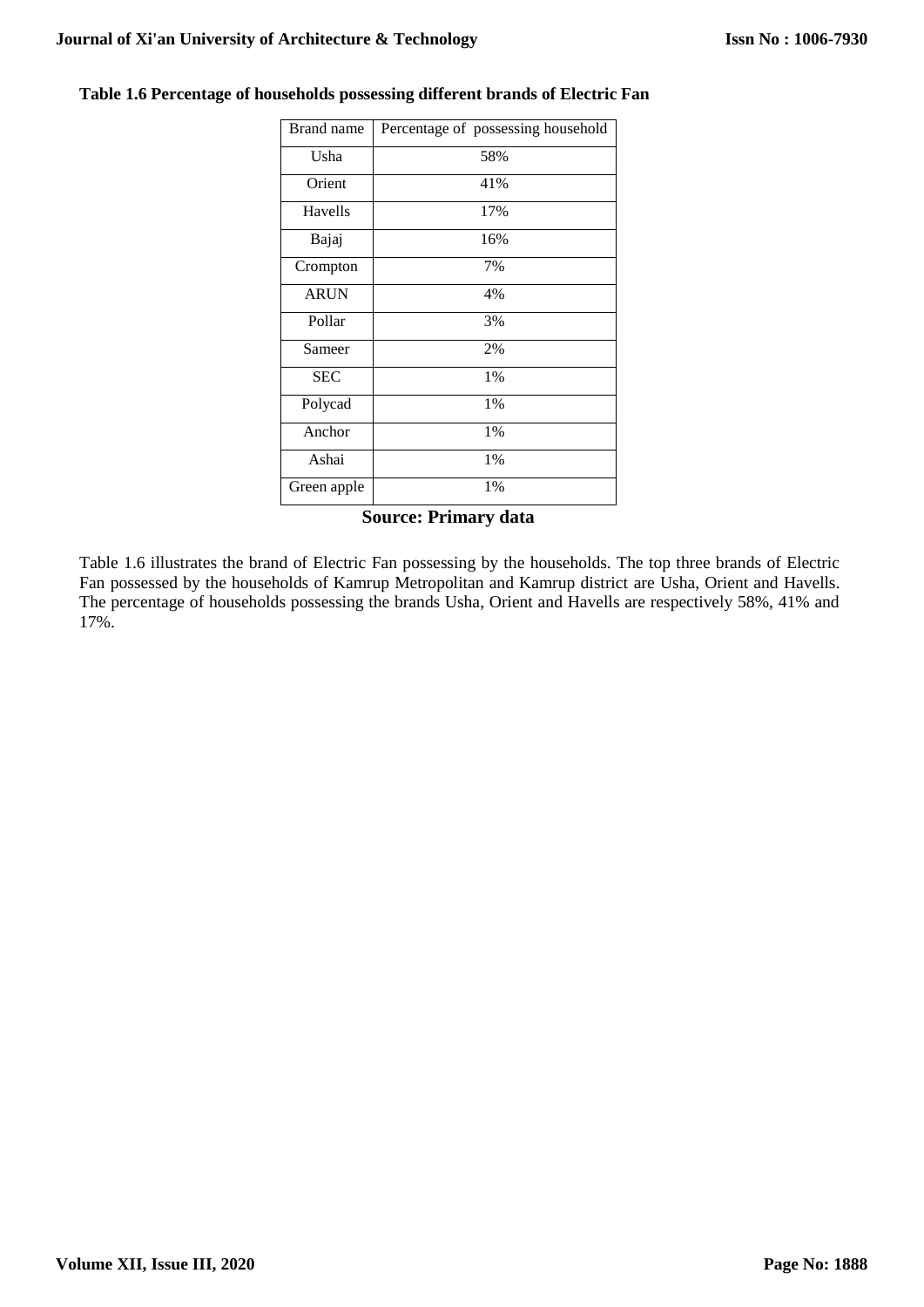| <b>Brand</b>     | Percentage of household possessed |
|------------------|-----------------------------------|
| Samsung          | 32%                               |
| LG               | 31%                               |
| Sony             | 11%                               |
| Phillips         | 7%                                |
| Salora           | 7%                                |
| Videocon         | 5%                                |
| $\overline{BPL}$ | 4%                                |
| Panasonic        | 3%                                |
| Micromax         | 2%                                |
| Santash          | 2%                                |
| Oscar            | $1\%$                             |
| Akai             | 1%                                |
| Beston           | 1%                                |
| Hitech           | 1%                                |
| <b>SVL</b>       | 1%                                |
| Telivista        | 1%                                |
| Oscar            | $1\%$                             |
| <b>MTX</b>       | 1%                                |
| Altasim          | 1%                                |

### **Table 1.7 Percentage of households possessing different brands of Television:**

# **Source: Primary data**

Table 1.7 depicts the percentage of households possessing different brands of Television. The top three brands of Television possessed by the households of Kamrup Metropolitan and Kamrup district are Samsung, LG and Sony. The percentage of households possessing the brands of Television are Samsung, LG and Sony are 32%, 31% and 11% respectively.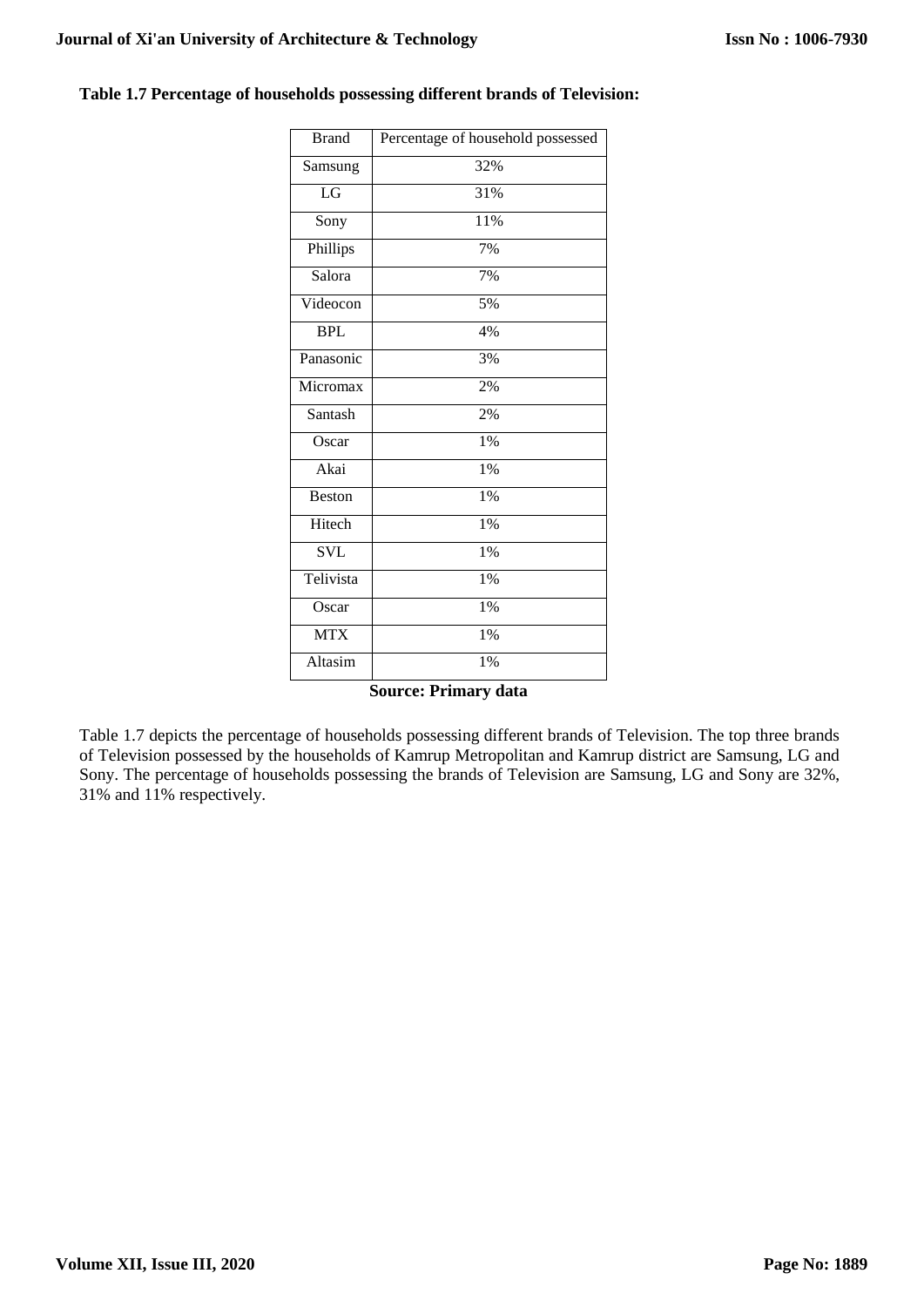| Brand name | Percentage possessing |
|------------|-----------------------|
| LG         | 42%                   |
| Samsung    | 26%                   |
| Godrej     | 12%                   |
| Whirlpool  | 11%                   |
| Kalvinator | 5%                    |
| Panasonic  | 4%                    |
| Veideocon  | 2%                    |
| Voltas     | 1%                    |
| Haier      | 1%                    |

# **Table 1.8 Percentage of households holding different brands of Refrigerator**:

# **Source: Primary data**

Table 1.8 shows the percentage of different brands of Refrigerator possessing by the households of Kamrup Metropolitan and Kamrup district. The top three brands of Refrigerator possessing by the households are LG, Samsung and Godrej and their respective percentages are 42%, 26% and 12%.

Purchasing behaviour of the selected goods:

Here, the average expenditure of households on the selected consumer durable goods has been considered for a period of last one year that is from the month of June, 2016 to the month of May, 2017. The average expenditure on the selected consumer durable goods that is, Mobile Phone handset, Electric Fan, Television and Refrigerator during one year is calculated by dividing the total expenditure on these goods by the total number of items of the selected goods purchased during one year. Here, average expenditure is assumed as a proxy for possession of the selected consumer durable goods. In an attempt to understand the factors influencing the purchase decision of household, we look at the cross tabulation of relevant variables.

|  |  | Table 1.9 Cross tabulation of average expenditure and monthly income |  |  |
|--|--|----------------------------------------------------------------------|--|--|
|  |  |                                                                      |  |  |

|                     | Average expenditure (in Rs.) |                |               |               |               |               |  |
|---------------------|------------------------------|----------------|---------------|---------------|---------------|---------------|--|
| Income (in Rs.)     | $0-5,000$                    | 5,000-10,000   | 10,000-15,000 | 15,000-20,000 | 20,000-25,000 | 25,000-30,000 |  |
| <b>Below 20,000</b> | 12                           | $\mathfrak{D}$ | ◠             |               |               |               |  |
| 20,000-40,000       | 25                           | 3              |               | っ             | $\Omega$      |               |  |
| 40,000-60,000       | 11                           | 8              |               |               |               |               |  |
| 60,000-80,000       | 8                            | 4              |               |               |               |               |  |
| 80,000-1,00000      | $\mathcal{D}_{\mathcal{L}}$  | ↑              |               |               |               |               |  |
| Above 1,00000       |                              | 0              |               |               | $\bigcirc$    | ◠             |  |

# **Source: Primary data**

From the Table 1.9, it can be observed that there is a direct association between average expenditure and the monthly income of household that is higher average expenditure is associated with higher monthly income.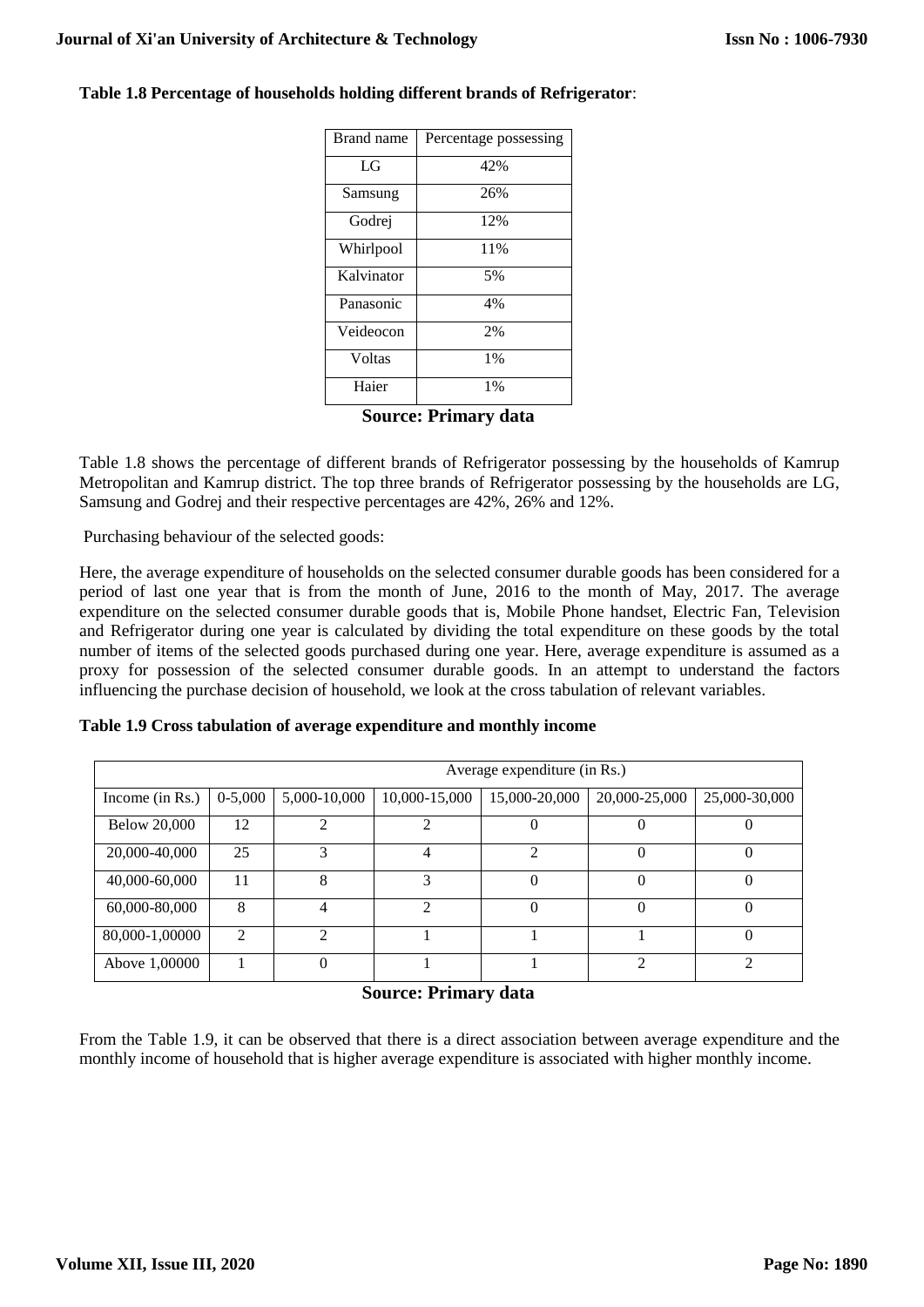|                              | Location of sampled households |                        |                |
|------------------------------|--------------------------------|------------------------|----------------|
| Average expenditure (in Rs.) | Kamrup Metropolitan            | <b>Kamrup District</b> | Total          |
| 0-5000                       | 24                             | 35                     | 59             |
| 5000-10000                   | 12                             | 7                      | 19             |
| 10000-15000                  | 5                              | 8                      | 13             |
| 15000-20000                  | 4                              | $\Omega$               | 4              |
| 20000-25000                  | 3                              | $\Omega$               | 3              |
| 30000-35000                  | $\mathfrak{D}$                 | $\Omega$               | $\mathfrak{D}$ |
| Total                        | 50                             | 50                     | 100            |

# **Table 1.10 Cross tabulation of average expenditure and location the household**

**Source: Primary data**

From the Table 1.10, it can be observed that higher average expenditure is associated with the households in Kamrup Metropolitan.

# **Table 1.11 Cross tabulation of average expenditure and occupation of head of the household**

|                              | Occupation of head of the household |                |                |
|------------------------------|-------------------------------------|----------------|----------------|
| Average expenditure (in Rs.) | Public sector                       | Private sector | Total          |
| 0-5000                       | 26                                  | 33             | 59             |
| 5000-10000                   | 14                                  | 5              | 19             |
| 10000-15000                  |                                     | 6              | 13             |
| 15000-20000                  | $\mathcal{D}_{\mathcal{A}}$         | $\mathfrak{D}$ | 4              |
| 20000-25000                  | 3                                   | 0              | 3              |
| 30000-35000                  | $\mathfrak{D}$                      | $\Omega$       | $\mathfrak{D}$ |
| Total                        | 50                                  | 50             | 100            |

**Source: Primary data**

The Table 1.11 shows that higher average expenditure is associated with the households where head of the household works under public sector.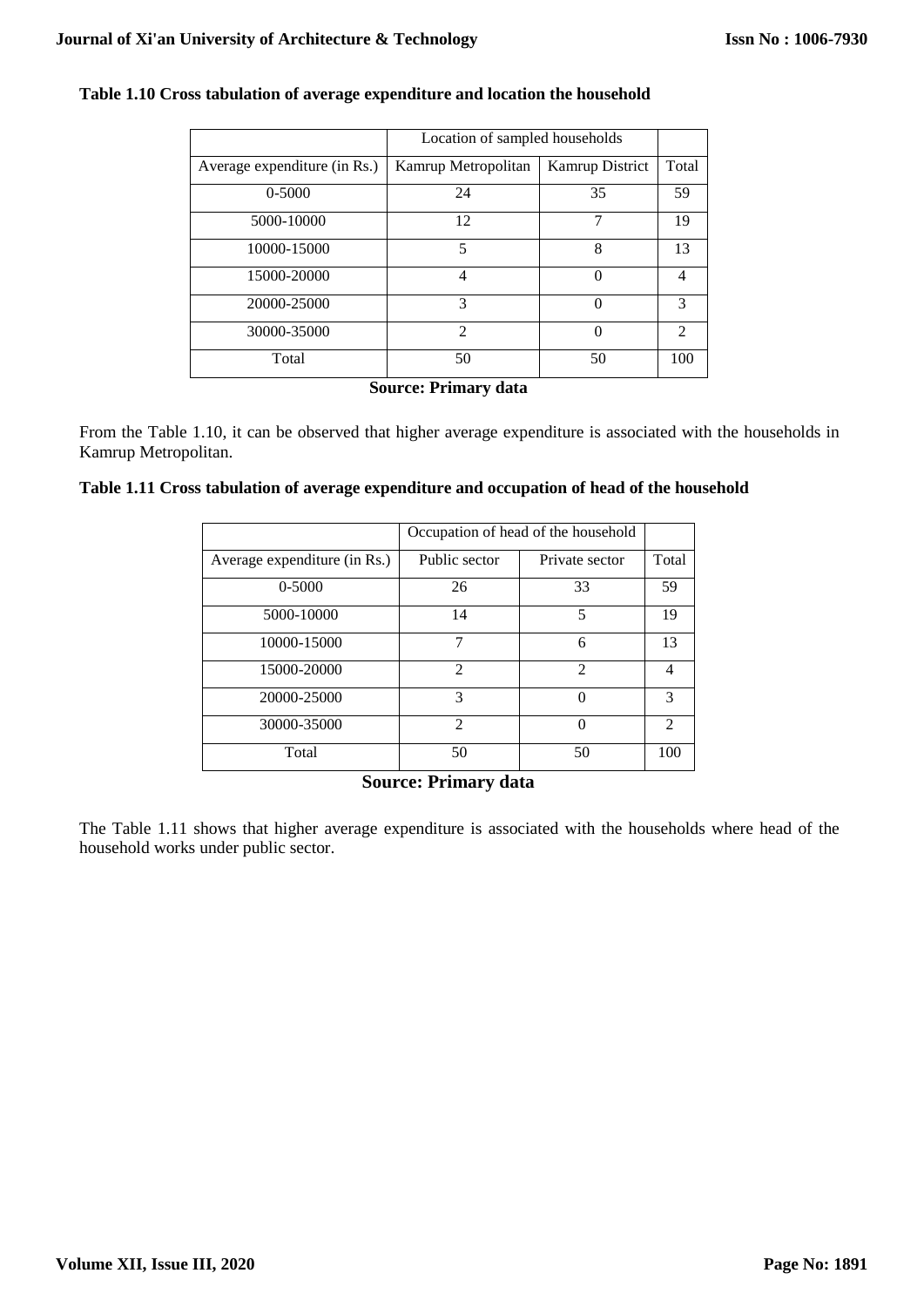|                              | Earning member in households |                             |               |  |
|------------------------------|------------------------------|-----------------------------|---------------|--|
| Average expenditure (in Rs.) | Only 1 earning member        | More than 1 earning member  | Total         |  |
| 0-5000                       | 30                           | 29                          | 59            |  |
| 5000-10000                   | 7                            | 12                          | 19            |  |
| 10000-15000                  | 3                            | 10                          | 13            |  |
| 15000-20000                  | $\mathfrak{D}$               | $\overline{2}$              | 4             |  |
| 20000-25000                  |                              | $\mathcal{D}_{\mathcal{A}}$ | $\mathcal{R}$ |  |
| 30000-35000                  |                              |                             | $\mathcal{D}$ |  |
| Total                        | 44                           | 56                          | 100           |  |

# **Table 1.12 Cross tabulation of average expenditure and earning members in household**

# **Source: Primary data**

From the Table 1.12we can't observe a clear association between category of average expenditure and the categories of earning member.

# **Table 1.13 Cross tabulation of average expenditure and average age of household**

|                              | Average age of household |                |           |       |
|------------------------------|--------------------------|----------------|-----------|-------|
| Average expenditure (in Rs.) | $15 - 30$                | $30 - 45$      | $45 - 60$ | Total |
| 0-5000                       | 24                       | 30             | 4         | 58    |
| 5000-10000                   | 5                        | 14             | 0         | 19    |
| 10000-15000                  | 4                        | 9              | 0         | 13    |
| 15000-20000                  | 3                        | 1              | 0         | 4     |
| 20000-25000                  | 0                        | $\overline{2}$ |           | 3     |
| 30000-35000                  | $\Omega$                 | 3              | 0         | 3     |
| Total                        | 36                       | 59             | 5         | 100   |

#### **Source: Primary data**

From the Table 1.13 we can't have a clear idea about the association between the category of average expenditure and average age of household.

**Table 1.14 Cross tabulation of average expenditure and size of the households**

|                              | Size of household           |                |                |                |                |
|------------------------------|-----------------------------|----------------|----------------|----------------|----------------|
| Average expenditure (in Rs.) | $2 - 3$                     | $3-4$          | $4 - 5$        | More than 5    | Total          |
| $0 - 5000$                   | 12                          | 27             | 15             | 5              | 59             |
| 5000-10000                   | $\overline{2}$              | 8              | 7              | $\mathfrak{D}$ | 19             |
| 10000-15000                  | 4                           | 3              | 3              | 3              | 13             |
| 15000-20000                  | $\mathcal{D}_{\mathcal{A}}$ | $\mathfrak{D}$ | $\Omega$       | 0              | 4              |
| 20000-25000                  | $\Omega$                    | 1              | $\mathfrak{D}$ | 0              | 3              |
| 30000-35000                  | $\mathfrak{D}$              | $\Omega$       | $\Omega$       | 0              | $\mathfrak{D}$ |
| Total                        | 22                          | 41             | 27             | 10             | 100            |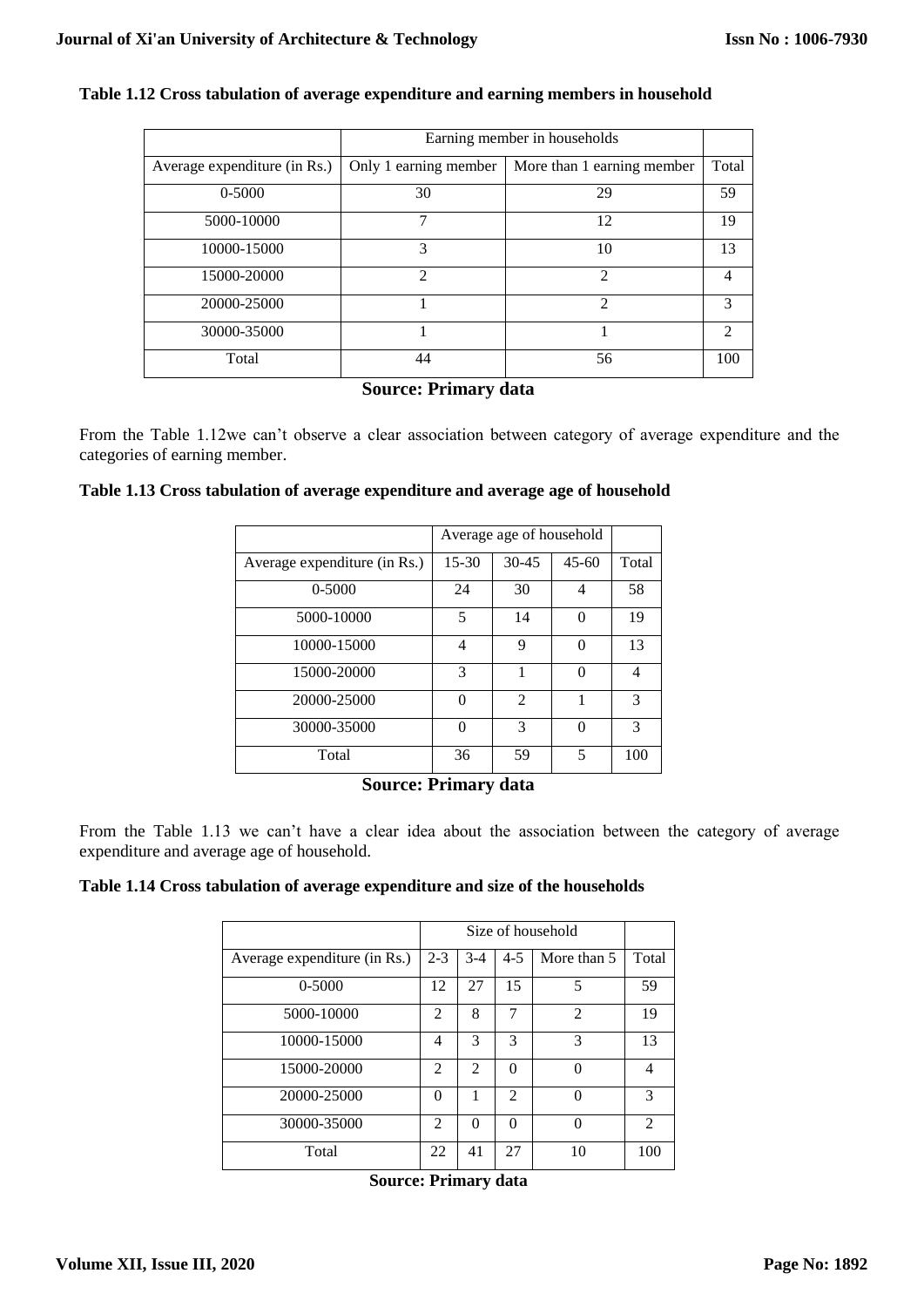From the Table 1.14, a clear association between average expenditure and household size can't be observed.

Null hypothesis to be tested for Chi-square test of association are as follows:

- H01: There is no association between average expenditure and monthly income of a household.
- H02: There is no association between average expenditure and occupation of the head of a household.
- H03: There is no association between average expenditure and location of a household.
- H04: There is no association between average expenditure and number of earning member in a household.
- H05: There is no association between average expenditure and average age of a household.
- H06: There is no association between average expenditure and size of a household.

# **Table 1.15 Results of chi-square test of the association of socio-economic factors on the average expenditure of household**

| <b>Variables</b>                                                                      | Pearson chi-square value | Degrees of freedom | Significance level (2 tailed) |  |
|---------------------------------------------------------------------------------------|--------------------------|--------------------|-------------------------------|--|
| Monthly income                                                                        | 67.285***                | 25                 | .000.                         |  |
| Location of household                                                                 | 13.059**                 |                    | .023                          |  |
| Occupation of head of the household                                                   | 9.592*                   | 5                  | .088                          |  |
| Earning member in household                                                           | 4.054                    |                    | .542                          |  |
| Average age                                                                           | 16.036                   | 10                 | .155                          |  |
| Size of household                                                                     | 19.018                   | 15                 | .213                          |  |
| Note: '*, **, ***' indicate level of significance at 0.1, 0.05, and 0.01 respectively |                          |                    |                               |  |

# **Source: Primary data**

From the Table 1.15, it can be concluded that there is association between average expenditure on the selected goods and monthly income of household at 1% level of significance and there is also an association between average expenditure on the selected goods and location of household at 5% level of significance. Again, the average expenditure and occupation of head of the household are associated at 10% level of significance. So, monthly income of household is found to be the most influencing factor on the possession of selected consumer durable goods among the other socio-economic features or profiles of the sampled households, considered in this study.

# **Conclusion:**

The market size of overall consumer durable goods in India was USD 3.5 billion in FY2005 which became USD 12.5 billion in FY2016 and it is forecasted to further increase till FY 2020. It can be concluded that the market size of consumer durable goods has been continuously increasing but at fluctuating growth rates from FY2005 to FY 2016.The average expenditure on the selected goods is taken as a proxy for possession for this study. The socio-economic factors influencing on the average expenditure made by the households are monthly income of the household, location of the household and occupation of the head of the household. Thus, rising incomes of the people, both in the rural and urban areas, have an important bearing of the consumer durable goods in Assam. The study also concludes that both commercial factors as well as noncommercial factors play an important role in guiding consumer behaviour.